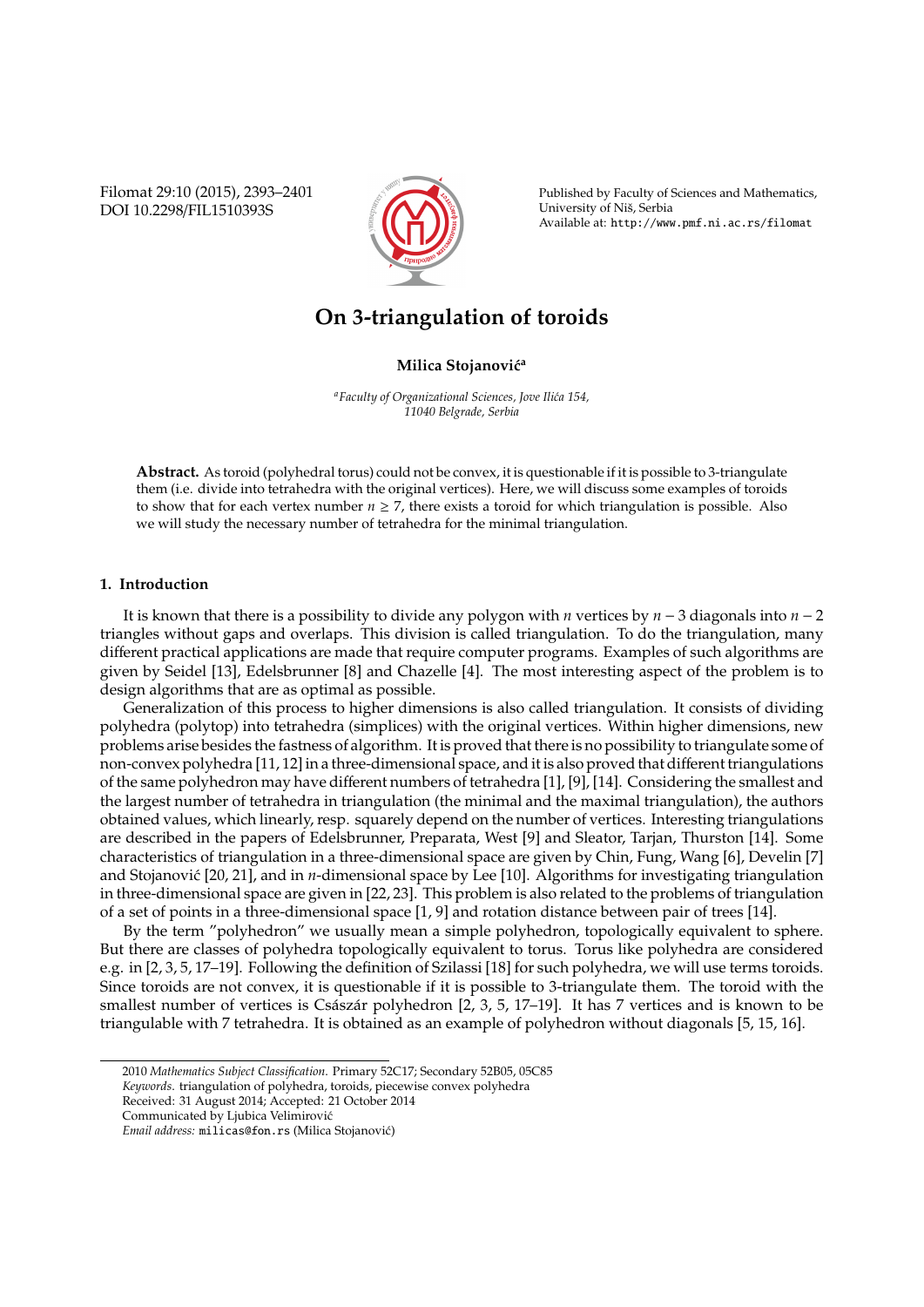In this paper, 3-triangulations of other toroids will be considered. Some characteristic polyhedra will be described in section 2. In section 3, we will consider 3-triangulation of toroids.

## **2. Some Characteristic Examples of Polyhedra and Their 3-triangulation**

**2.1** It is possible to triangulate all convex polyhedra, but this is not the case with non-convex ones. The first example of a non-convex polyhedron, which is impossible to triangulate, was given by Schönhardt [12] and referred to in [11]. This polyhedron is obtained in the following way: triangulate the lateral faces of a trigonal prism  $A_1B_1C_1A_2B_2C_2$  by the diagonals  $A_1B_2$ ,  $B_1C_2$  and  $C_1A_2$  (Fig. 1). Then "twist" the top face *A*2*B*2*C*<sup>2</sup> by a small amount in the positive direction. In such a polyhedron, none of tetrahedra with vertices in the set  $\{A_1, B_1, C_1, A_2, B_2, C_2\}$  is inner, so the triangulation is not possible.



Figure 1: Schönhardt polyhedron

**2.2** Let us now consider triangulations of a bipyramid with a triangular basis *ABC*, and apices *V*<sub>1</sub> and *V*<sup>2</sup> (Fig. 2). There are two different triangulations of this kind. The first is into two tetrahedra *V*1*ABC* and  $V_2$ *ABC*, and the second is into three:  $V_1V_2AB$ ,  $V_1V_2BC$  and  $V_1V_2CA$ . So, it is obvious that some 3-triangulable polyhedra is possible to triangulate with different numbers of tetrahedra. That is the reason to introduce terms of minimal and maximal triangulation of a given polyhedron.

**2.3** It is proved that the smallest possible number of tetrahedra in the triangulation of a polyhedron with *n* vertices is *n* − 3. But, it is not possible to triangulate each polyhedron into *n* − 3 tetrahedra; for example, all triangulations of an octahedron (6 vertices) give 4 tetrahedra. Here we will mention some examples of polyhedra, triangulable with *n* − 3 tetrahedra.

The pyramids with *n* − 1 vertices in the basis (i.e., a total of *n* vertices) are triangulable by doing any 2-triangulation of the basis into (*n* − 1) − 2 = *n* − 3 triangles. Each of these triangles makes with the apex one of tetrahedra in 3-triangulation. If the basis of a "pyramid" is a space polygon, then it is possible to triangulate it in a similar way without taking care about convexity. For example, if we 2-triangulate lateral sides of trigonal prism  $A_1B_1C_1A_2B_2C_2$  by the diagonals  $B_1A_2$ ,  $C_1A_2$  and  $C_1B_2$  (Fig. 3) then, it is obvious that 3-triangulation is possible with 3 tetrahedra:  $A_1B_1C_1A_2$ ,  $B_1C_1A_2B_2$  and  $A_2B_2C_1C_2$ . Here, we may assume that the basis of the trigonal pyramid is space pentagon  $A_1B_1B_2C_2C_1$ .

**2.4** Let us return to the two methods of triangulating a bipyramid, but this time with *n* − 2 vertices in the basis (which can also be a space polygon). If we divide it into two pyramids and triangulate each of them with taking care of a common 2-triangulation of the basis, then we will obtain 2(*n* − 4) tetrahedra. In the second method, each of *n* − 2 tetrahedra has a common edge joining the apices of the bipyramid, and moreover, each of them contains a pair of the neighbour vertices of the basis (i.e., one of the edges of the basis). For  $n = 5$  (a bipyramid with a triangle basis), it has been found that the first method is "better", i.e., it gives a smaller number of tetrahedra. For *n* = 6 (the octahedron), both methods give 4 tetrahedra and for  $n \geq 7$ , the second method is "better". In figure Fig. 4 triangulations of a bipyramid with a pentagonal basis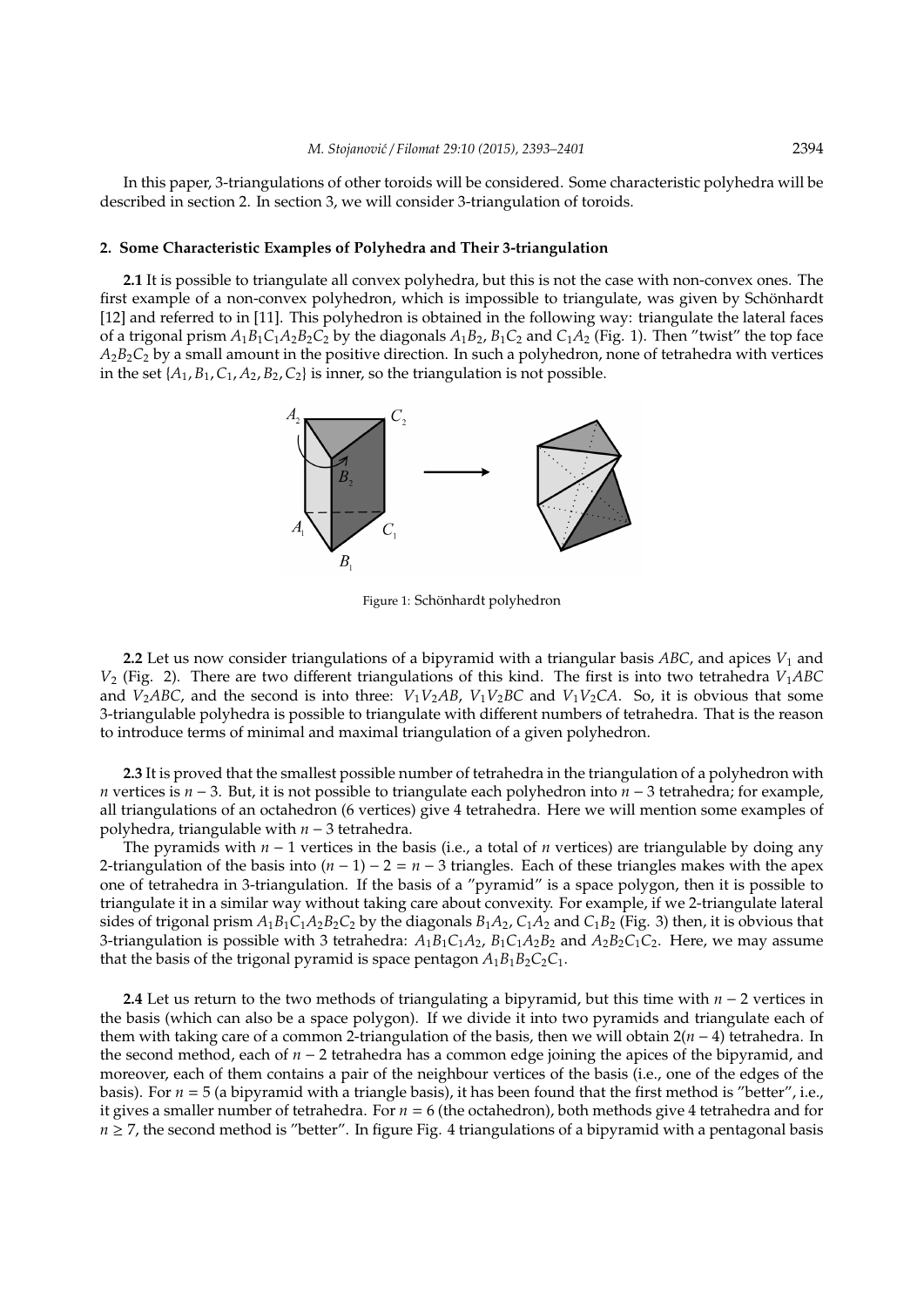

Figure 2: Triangulations of trigonal bipyramids



Figure 3: Triangulation of trigonal prism with 3 tetrahedra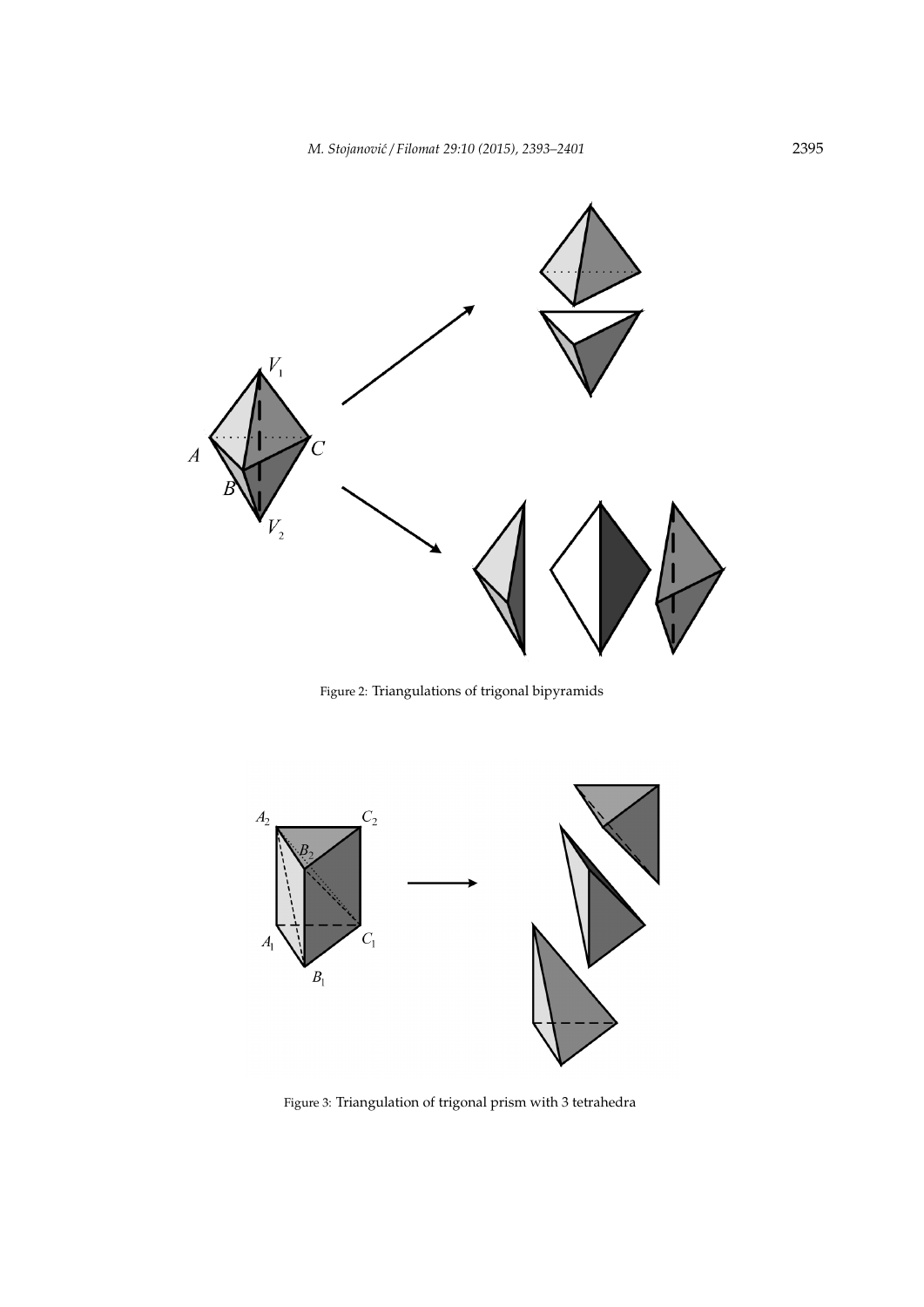(i.e.  $n = 7$ ) are given. Dividing bipyramid into two pyramids leads to triangulation with 6 tetrahedra, and dividing it around the axis  $V_1V_2$  gives triangulation with 5 tetrahedra.



Figure 4: Triangulations of pentagonal bipyramids

## **2.5** In [18] Szilassi introduced term toroid:

**Definition 1.** *An ordinary polyhedron is called a* toroid *if it is topologically torus-like (i.e. it can be converted to a torus by continuous deformation) and its faces are simply polygons.*

A toroid with the smallest number of vertices is the Császár polyhedron (Fig. 5). It has 7 vertices and no diagonals, i.e. each vertex is connected to other six by edges. In [2] Bokowski and Eggert proved that Császár polyhedron has four essentially different versions. It is to be noted that in topological terms the various versions of Császár polyhedron are isomorphic – there is only one way to draw the full graph with seven vertices on the torus. Császár polyhedron is possible to 3-triangulate with 7 tetrahedra, as it is shown by Szilassi from Wolfram Demonstrations Project [19].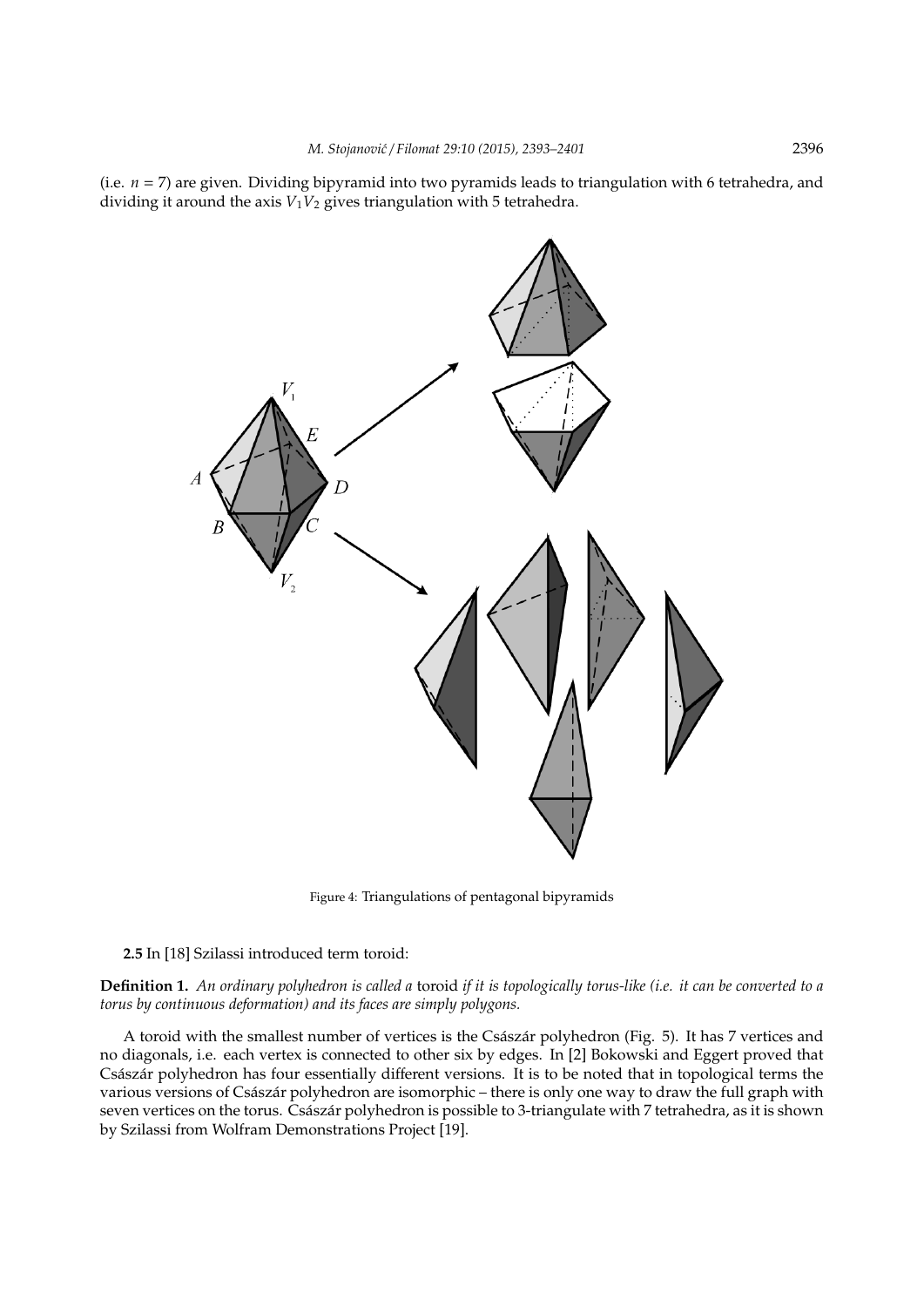

Figure 5: Császár polyhedron

## **3. 3-triangulation of Toroids**

**3.1** In order to consider 3-triangulability of toroids, let us introduce the following definitions.

**Definition 2.** Polyhedron is piecewise convex if it is possible to divide it into convex polyhedra  $P_i$ ,  $i = 1, \ldots, n$ , with disjunct interiors. A pair of polyhedra P<sub>i</sub>, P<sub>j</sub> is said to be neighbours if they have common face called contact face*. If polyhedra P<sup>i</sup> and P<sup>j</sup> are not neighbours, they may have a common edge e or a common vertex v only if there is* a sequence of neighbours polyhedra P<sub>i</sub>, P<sub>i+1</sub>,  $\dots$  , P<sub>i+k</sub>  $\equiv$  P<sub>j</sub> such that the edge e, or the vertex v belongs to each contact *face*  $f_l$  *common to*  $P_l$  *and*  $P_{l+1}$ ,  $l \in \{i, \ldots, i+k-1\}$ . Otherwise, polyhedra  $P_i$  *and*  $P_j$  *have not common points.* 

One example of piecewise convex polyhedron is given in Fig. 6. The figure is shoving a toroid with *n* = 19 vertices, whose pieces are of two kinds, introduced later on as "elementary polyhedra" of two types *A* and *B*.



Figure 6: Piecewise convex polyhedron  $T_{19}$  with 19 vertices

**Definition 3.** *Toroid is* cyclically piecewise convex *if it is possible to divide it into cycle of convex polyhedra P<sup>i</sup> ,*  $i = 1, \ldots, n$ , such that  $P_i$  and  $P_{i+1}$ ,  $i = 1, \ldots, n-1$  and  $P_n$  and  $P_1$  are neighbours.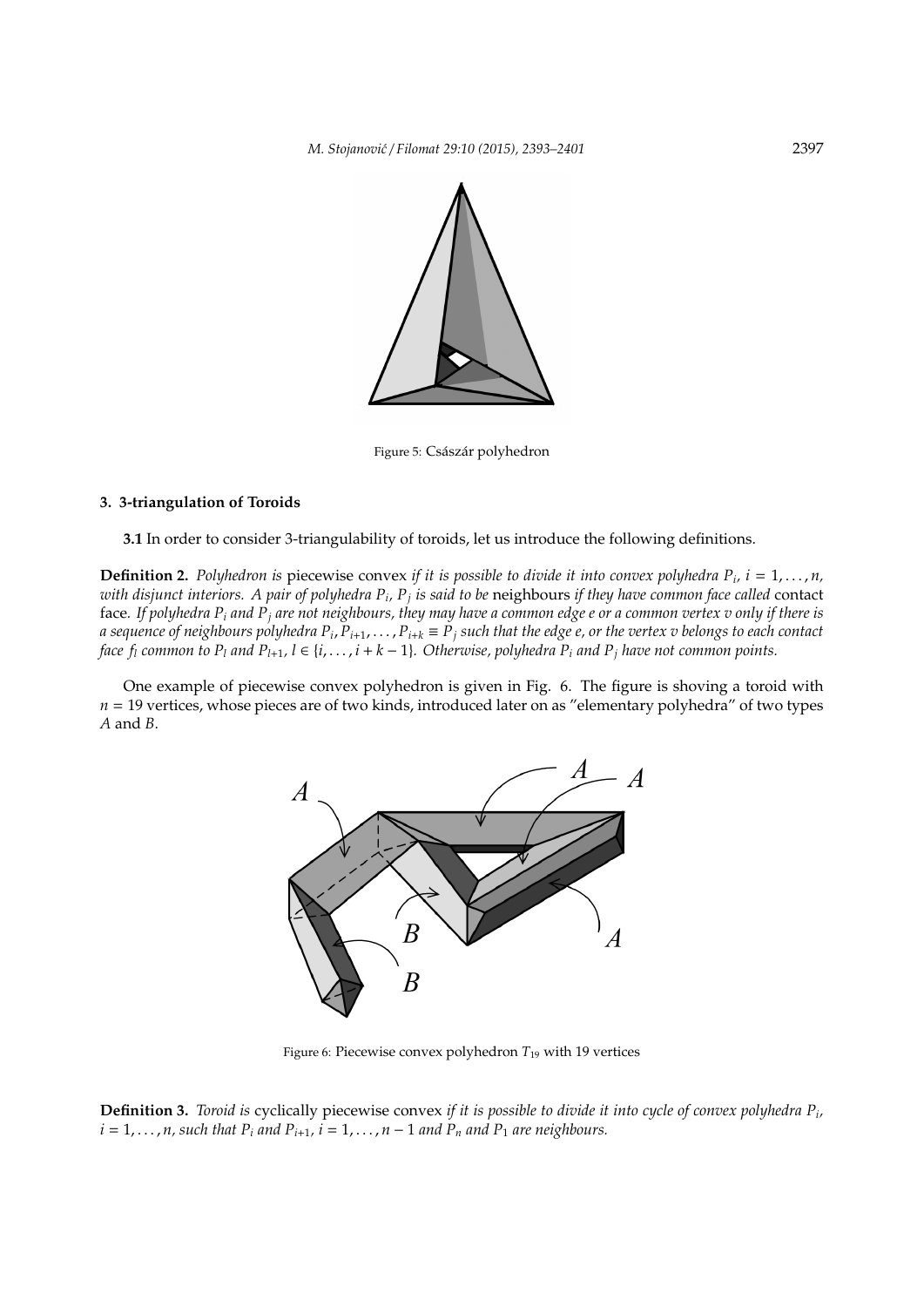

Figure 7: Cyclically piecewise convex polyhedron *T*<sup>9</sup> with 9 vertices

An example of cyclically piecewise convex polyhedron with  $n = 9$  vertices composed of three pieces of type *A* is given on Fig. 7.

Note that division of polyhedra to convex pieces is not always unique. For example in toroid *T*19, two pieces of type *A* on the right side of the toroid together build a new convex polyhedron. So, we can replace that two pieces with the new one. On the other hand, since it is always possible to 3-triangulate convex polyhedra, the same property holds for piecewise convex toroid (and also for other piecewise convex polyhedra). That will be used in the proofs of the following lemma.

## **Lemma 1.** For each  $n \geq 9$ , there exists a toroid which is possible to 3-triangulate.

**Proof.** For each *n*, we shall construct cyclically piecewise convex toroid with *n* vertices composed of "elementary polyhedra" of two types *A* and *B* (Fig. 8). Polyhedra of type *A* are topologically triangular prisms. Cyclically connecting  $k \geq 3$  polyhedra of type *A* would be possible if we transform two lateral faces of each triangular prism from rectangle to trapeze. Then contact faces of such polyhedron *A* are its triangular bases. Such new-built toroid have 3*k* vertices. Since for 3-triangulation of each triangular prism, so as of polyhedron *A*, 3 tetrahedra are necessary, constructed toroid is possible to 3-triangulate by 3*k* tetrahedra. The toroid  $T_9$  in Fig. 7 is starting example in this series with  $k = 3$ , and  $n = 9$ .



Figure 8: Elementary polyhedra of type *A* and *B*

For constructing 3-triangulable toroid with 3*k* + 1 or 3*k* + 2 vertices, we will exchange respectively one or two polyhedra of type *A* in cycle with one or two polyhedra of type *B*. Elementary polyhedron of type *B* is built by "gluing" a tetrahedron with two faces congruent to triangular basis of a polyhedron *A* onto the same polyhedron *A*: one is used for gluing to *A*, and other one serves as a new contact face of *B*.

By this procedure, for each  $n \ge 9$ , a toroid is built which is cyclically piecewise convex, and we need *n* tetrahedra for its 3-triangulation. □

## **Lemma 2.** *There exists 3-triangulable toroid with n* = 8 *vertices.*

**Proof.** By gluing a tetrahedron onto one of the faces of Császár polyhedron, we will build a new toroid with 8 vertices and 8 tetrahedra in its triangulation.  $\Box$ 

Summarizing results of Lemma 1 and Lemma 2 with regard to Császár polyhedron we conclude: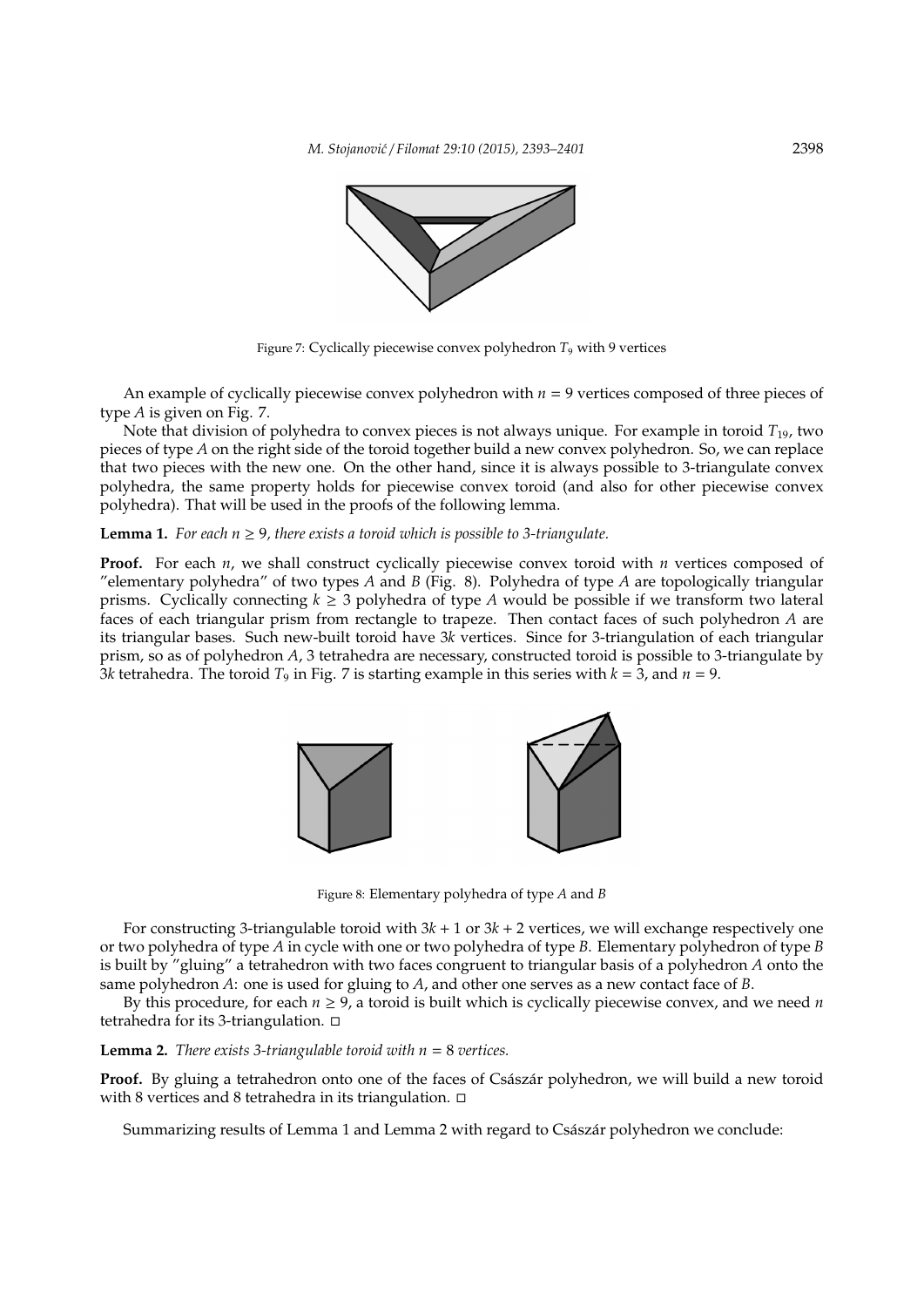**Theorem 1.** For each  $n \geq 7$ , there exists a toroid which is possible to 3-triangulate.

**3.2** Regarding the minimal triangulation, we shall independently consider the cases  $n \ge 9$  and  $n = 8$ . As mentioned before for case  $n = 7$  result is still known, i.e. Császár polyhedron is 3-triangulable only with 7 tetrahedra.

**Lemma 3.** If it is possible to 3-triangulate toroid with  $n \geq 9$  vertices, then the minimal number of tetrahedra necessary *for that triangulation is*  $T_{min} \geq n$ .

Each 3-triangulable polyhedron can be considered as a collection of connected tetrahedra, so it is piecewise convex. Let us form *graph of connection* for convex pieces of toroid in such a way that *nodes* represents convex piece polyhedra, while *edges* represents contact faces between them. For each 3-triangulable toroid  $\bar{P}$ , such a graph has cyclical part with eventually added branches. So,  $\bar{P}$  is possible to decompose to cyclically piecewise convex toroid *P* built of elements  $P_i$ ,  $i = 1, \ldots, k$  and eventually additional branches, which are simple piecewise convex polyhedra. Graphs of connection for the toroids *T*<sub>9</sub> and *T*<sub>19</sub> (Fig. 7 and Fig. 6) are shown on the figures Fig. 9 and Fig. 10. The first graph for the toroid *T*<sup>19</sup> has cyclical part and two branches, while the second one has cyclical part with only one branch. Since "left" branch is composed of elements *A* and *B* in such a way that polyhedron is not convex, making cyclical graph for *T*<sup>19</sup> is impossible.

If we consider the minimal triangulations  $\bar{T}_{min}$  and  $\bar{t}^j_{min}$ ,  $j = 1, \ldots, l$  of whole polyhedron  $\bar{P}$  and its pieces  $\bar{P}_j$ , it would be expectable that

$$
\bar{T}_{min} = \sum_{j=1}^{l} \bar{t}_{min}^{j} \tag{1}
$$

but it may happen that holds

$$
\bar{T}_{min} < \sum_{j=1}^{l} \bar{t}_{min}^j.
$$

For example, if two pyramids with 5 vertices in the basis are neighbors, we need 3 tetrahedra to triangulate each of them (Fig. 4). But, these two pyramids together build bipyramid with 7 vertices, and as it was noted, it is possible to triangulate it with 5 tetrahedra. Of course, then we may transform graph of connection and have one node for bipyramid instead of two nodes for two pyramids. In this way, the minimal triangulations of  $\bar{P}$  and  $\bar{P}_j$  would be harmonized. It means that with the proper choice of graph of connection (i.e. proper choice of pieces of polyhedra), we would have equality (1).



Figure 9: Graph of connection for the toroid *T*<sup>9</sup>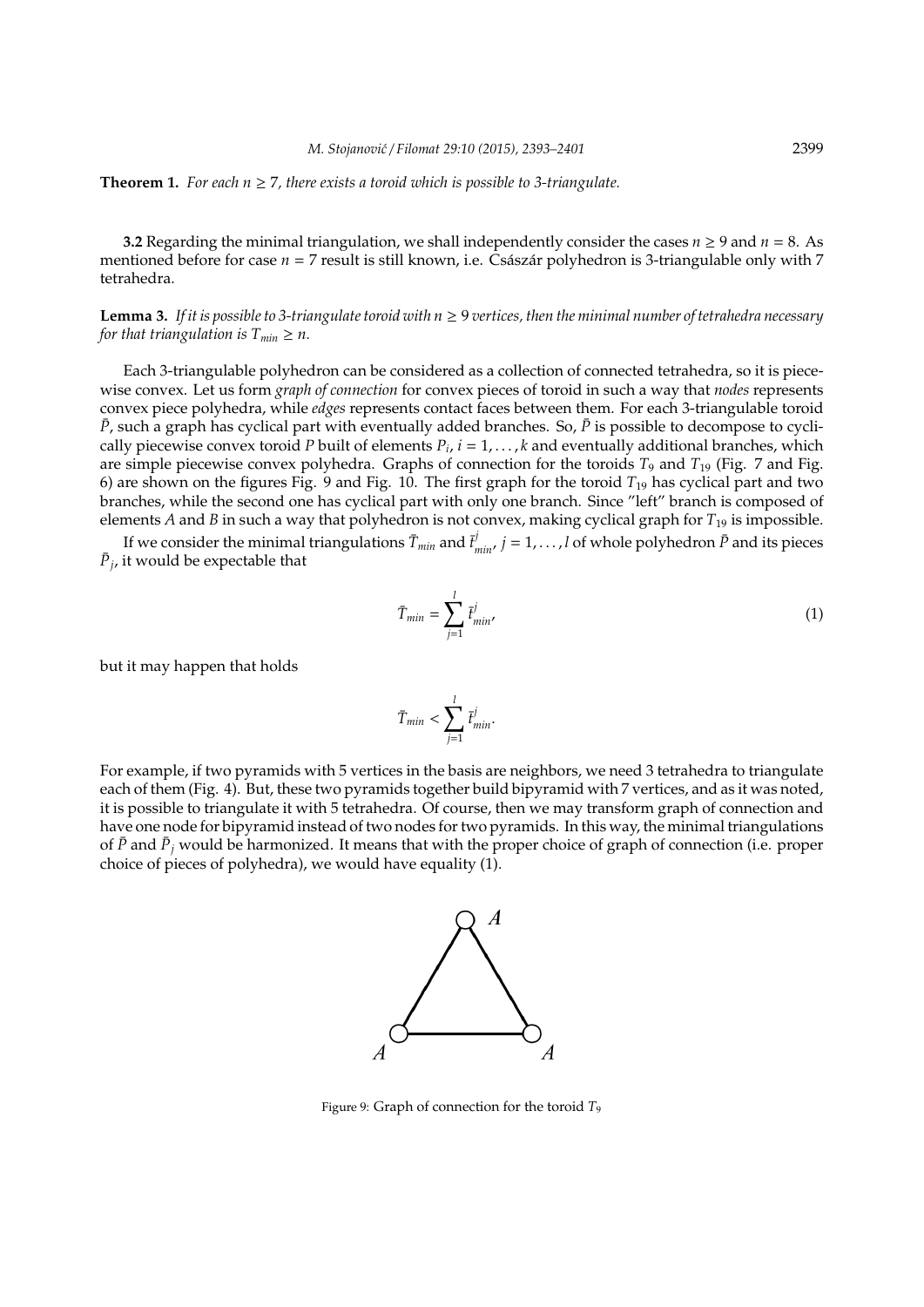

Figure 10: Two graphs of connection for the toroid  $T_{19}$ 

**Proof of Lemma 3.** Let us first consider the minimal number of tetrahedra *Tmin* necessary for 3-triangulation of the toroid *P*. Since the minimal 3-triangulation of  $P_i$  with  $n_i$  vertices has  $t_{min} \geq n_i - 3$  tetrahedra, it follows that

$$
T_{min} = \sum_{i=1}^{k} t_{min}^{i} \ge \sum_{i=1}^{k} (n_i - 3) = \sum_{i=1}^{k} n_i - 3k = t.
$$

On the other hand, the number of vertices of the toroid *P* is

$$
n=\sum_{i=1}^k n_i-\sum_{i=1}^k m_i,
$$

where  $m_i$  is the number of vertices for the contact faces  $f_i$  between  $P_i$  and  $P_{i+1}$ ,  $i=1,\ldots,k-1$ , and  $f_k$  between *P<sub>k</sub>* and *P*<sub>1</sub>. Since  $m_i \geq 3$ , it follows that

$$
n \leq \sum_{i=1}^k n_i - 3k = t \leq T_{min}.
$$

If the whole toroid  $\bar{P}$  has additional branches  $\bar{P}_j$ ,  $j=1,\ldots,l$  with respectively  $\bar{n}_j$  vertices and the minimal *j* triangulations with  $\bar{t}^j_{min} \geq \bar{n}_j - 3$  tetrahedra, and if the contact faces  $\bar{f}_j$  of the toroid *P* and the branches  $\bar{P}_j$ have  $\bar{m}_j$  vertices then,

$$
\bar{T}_{min} = T_{min} + \sum_{j=1}^{l} \bar{t}_{min}^{j} \ge T_{min} + \sum_{j=1}^{l} \bar{n}_{j} - 3l = T
$$

and

$$
\bar{n} = n + \sum_{j=1}^{l} \bar{n}_j - \sum_{j=1}^{l} \bar{m}_j \le n + \sum_{j=1}^{l} \bar{n}_j - 3l \le T_{min} + \sum_{j=1}^{l} \bar{n}_j - 3l = T \le \bar{T}_{min}
$$

where  $\bar{n}$  is the number of vertices and  $\bar{T}_{min}$  is the number of tetrahedra in the minimal 3-triangulation of  $\bar{P}$ .  $\Box$ 

**Lemma 4.** *If it is possible to 3-triangulate toroid with n* = 8 *vertices, then the minimal number of tetrahedra necessary for the triangulation is*  $T_{min} \geq 8$ *.* 

**Proof.** In proof of Lemma 2 it is shown that there exists a toroid with  $n = 8$  vertices and  $T_{min}^8 = 8$ . Let us suppose that there exists a toroid  $P_8$  with  $n = 8$  and  $T_{min}^8 < 8$ . Gluing a tetrahedron to  $P_8$  gives a toroid